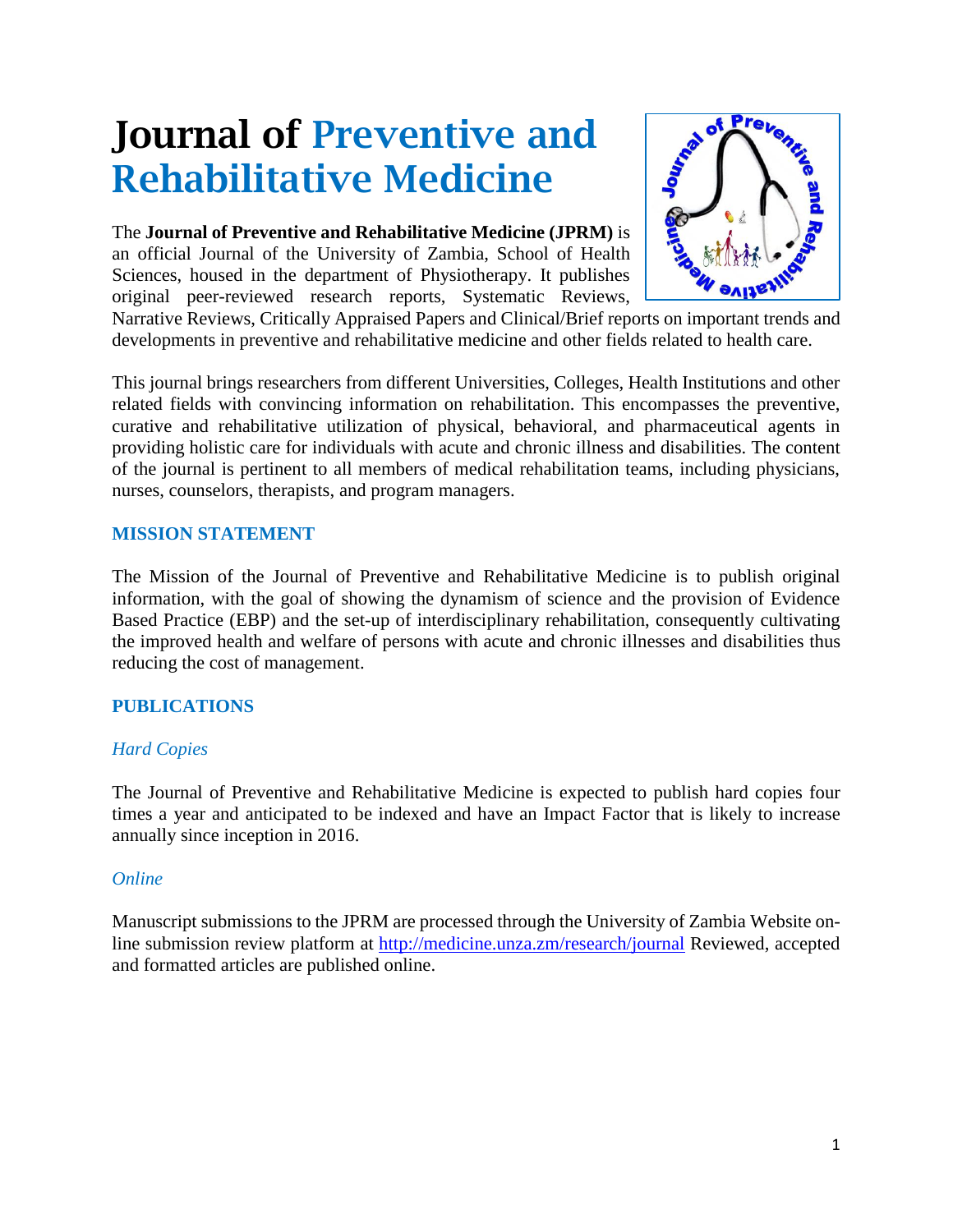#### **CONTACT DETAILS**

Editor-in-Chief Department of Physiotherapy School of Medicine University of Zambia Lusaka, Zambia

#### **INSTRUCTIONS TO AUTHORS**

The *Journal of Preventive and Rehabilitative Medicine* publishes original articles that report on vital inclinations and developments in preventive and rehabilitative medicine in the wider interdisciplinary field of rehabilitation. The journal publishes convincing information on preventive, curative and rehabilitative utilization of physical, behavioral, and pharmaceutical agents in providing holistic care for individuals with acute and chronic illness and disabilities. It began publications in 2016 and is expected to publish at least four times a year.

#### **TYPES OF PAPERS**

**Original Research:** Authors are expected to present new and important basic and clinical information, extend existing studies, or provide a new approach to a traditional subject. Manuscripts should be limited to **3000 words** of text and **2,500 words** for observational studies. The paper is expected to have an **Introduction, Methodology, Results, Discussion and Conclusions**. Figures, tables, and references should be limited to the number needed to clarify, amplify, or document the text.

**Brief Reports:** Provide preliminary communications of new data, research methods and brief case studies of interest in the field of rehabilitation, new ideas, and techniques. Manuscripts should be limited to **1500 words** of text (or **1200 words** plus 1-2 figures or tables, Introduction through Conclusions), and no more than 10 references.

**Commentaries (by Invitation):** Focus on issues in preventive and rehabilitative medicine. Manuscripts should be limited to **2000 words** of text. The Editorial Board of the JPRM reserves the right to ensure that the author is qualified, through education and professional experience, to write skillfully and suitably about a particular subject before accepting a Commentary for publication. The Editorial Board will choose the author(s) for Invited Commentaries and the author(s)' identity will be anonymous until publication. Authors of the subject article may submit a response for a subsequent issue.

**Editorials:** Editorials published in JPRM may only be written by the elected members of JPRM, or by members of the Editorial Board. Prior to publication, all editorials are approved by the Editorial Board's Executive Committee. Editorials do not represent the opinions or positions of JPRM or the Editorial Board. Editorials should be limited to **1000 words** of text.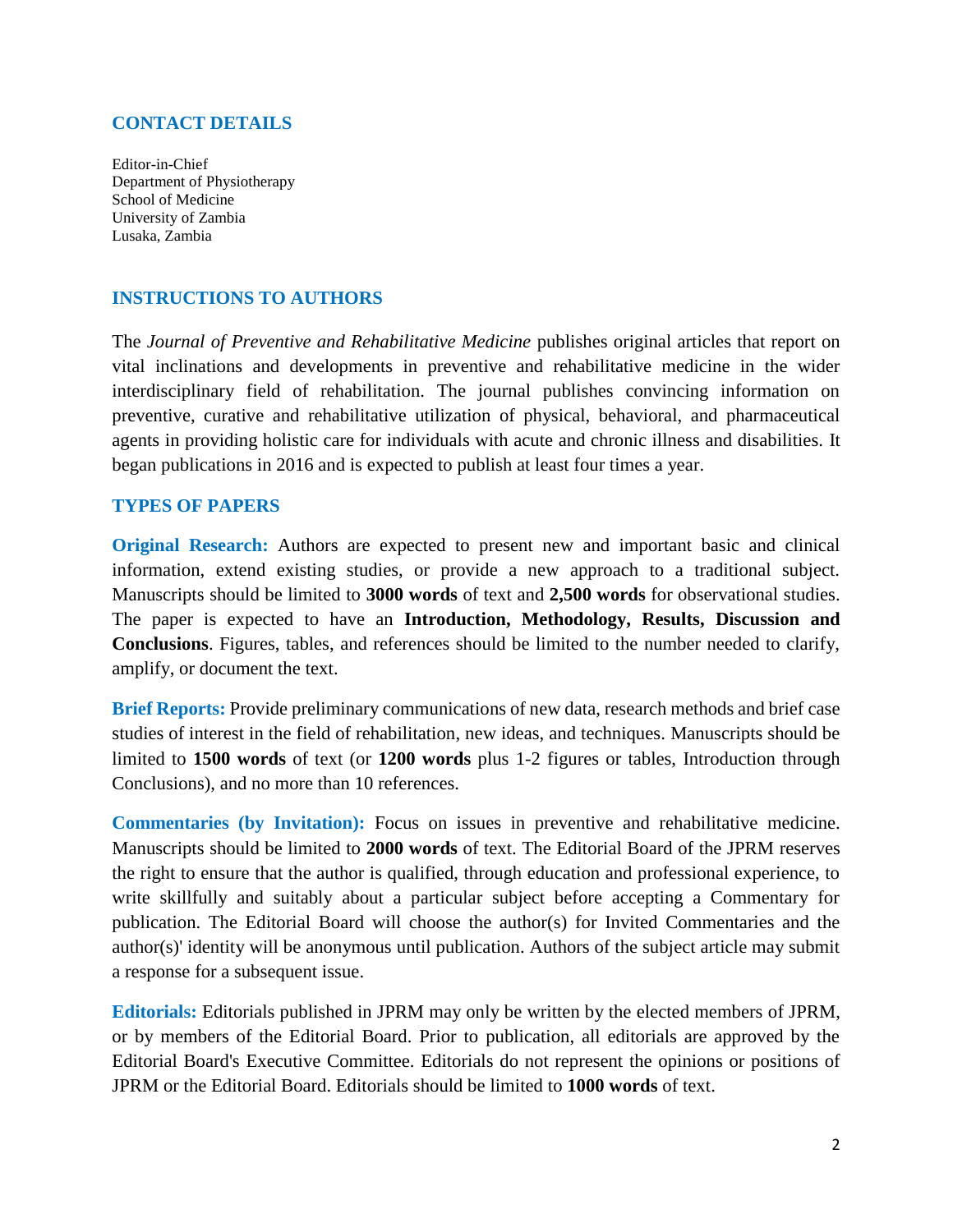**Letters to The Editor:** Letters are published at the discretion of the Editorial Board and should be directly related to the published article on which it comments. Letters may not reference unpublished studies or reference "in press" studies that are not publicly available. The Editorial Board reserves the right to solicit a response from the authors of the cited article. Letters must be limited to roughly **500 words** of text, 1 table, and no more than 5 references.

**Review Articles (Meta-Analyses):** The Editorial Board invites proposals for advanced review articles. Manuscripts should be limited to **5000 words** of text (Introduction through Conclusions), exclusive of references. Systematic reviews of the literature on preventive and rehabilitative medicine are also encouraged very much.

**Special Communications:** Provide information or an objective analysis of issues in preventive and rehabilitative medicine that does not qualify as a research or clinical paper or commentary. Manuscripts are peer reviewed and should be limited to **5000 words** of text, exclusive of references

# **SUBMISSION**

# **Preparation Checklist**

Authors are required to check off their submissions' compliance as part of the submission process. Submissions may be returned to authors that do not adhere to the following guidelines:

- *1. The submission has not been previously published, nor is it before another journal for consideration (or an explanation has been provided in Comments to the Editor).*
- *2. The submission file is in Microsoft Word, RTF, or WordPerfect document file format.*
- *3. Where available, URLs for the references have been provided.*
- *4. The text is single-spaced; uses a 12-point font; employs italics, rather than underlining (except with URL addresses); and all illustrations, figures, and tables are placed within the text at the appropriate points, rather than at the end.*
- *5. The text adheres to the stylistic and bibliographic requirements outlined in the* [Author](http://www.jnsp.org/index.php/jnsp/about/submissions#authorGuidelines)  [Guidelines](http://www.jnsp.org/index.php/jnsp/about/submissions#authorGuidelines)*, which is found in About the Journal.*
- *6. If submitting to a peer-reviewed section of the journal, the instructions in* [Ensuring a Blind](javascript:openHelp()  [Review](javascript:openHelp() *have been followed.*

# **Copyright**

It is condition of publication in the journal that the author assign copyright to Journal of Preventive and Rehabilitative Medicine. To this effect all accompanying letters must contain the following statement. The authors being the sole and legitimate holder of the copyright hereby transfer it to the Journal of preventive and rehabilitative medicine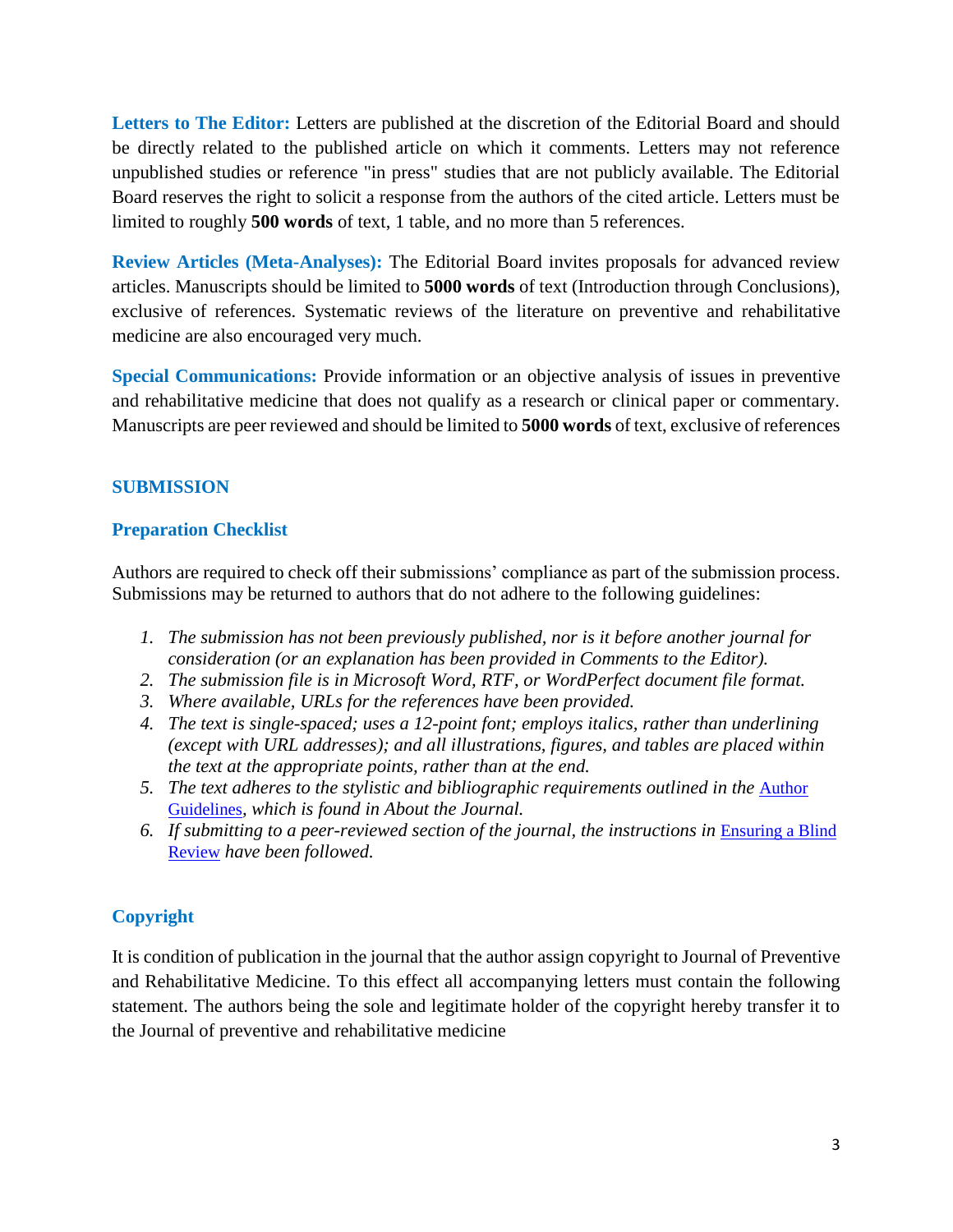## **Condition of acceptance**

Articles are accepted for publication on condition that they are contributed solely to Journal of preventive and rehabilitative medicine. The editor cannot enter into correspondence about papers considered unsuitable for publication and the decision is final. Neither the editor nor the publishers accept responsibility for the views.

## **Authorship**

The Journal advises potential authors to ensure that only individuals who have made a substantial contribution to the scientific (or otherwise) merit of the work are included on the authorship. Underserved or passive authorship is discouraged. The Journal will normally accept more than six (6) authors per single paper. Papers not fulfilling this requirement will be returned for justification of authorship.

## **References**

The **Vancouver Citation & Reference Style** is recommended in both the text and the reference section. References should be in the order made in the text and numbered accordingly using numbers. These numbers should be inserted at the end of the paper and should consist of the surnames and initials of the authors when six or less, when seven or more, list the first three and add the words *et al*., title of article, full name of journal, year, volume, first and last page numbers, as follows:

- 1. Margaret M. Mweshi, Seyi Ladele Amosun, Mary P. Shilalukey-Ngoma, Esther Munalula-Nkandu. Ethnic Pattern of Origin of Children with Spina Bifida Managed at the University Teaching Hospital and Beit Cure Hospital, Lusaka, Zambia 2001-2010. *Science Journal of Public Health 2015;* 3(6):857-861.
- 2. Joshua Saisha, Margaret M. Mweshi, Martha Banda-Chalwe, Loveness A. Nkhata, Elliot Kafumukache, Micah Simpamba, Namalambo Mwenda - Ng'uni. The Prevalence of Guillian-Barre Syndrome and the Rate of Physiotherapy Referral at the University Teaching Hospital, Lusaka, Zambia. *International Journal of Neurologic Physical Therapy 2015; 2(1):* 1-4.
- 3. For books, names and initials of all authors, the full title, place of publication, publishers, year of publication and page number should be given.

Authors should personally verify the accuracy of every reference before submitting the paper for publication and should ensure that the listed references correspond exactly to those in the text.

#### **Open access submission**

The JPRM has processing charges amounting to US\$100 and payment using Western Union is encouraged for those outside Zambia while for those within the country, money can be paid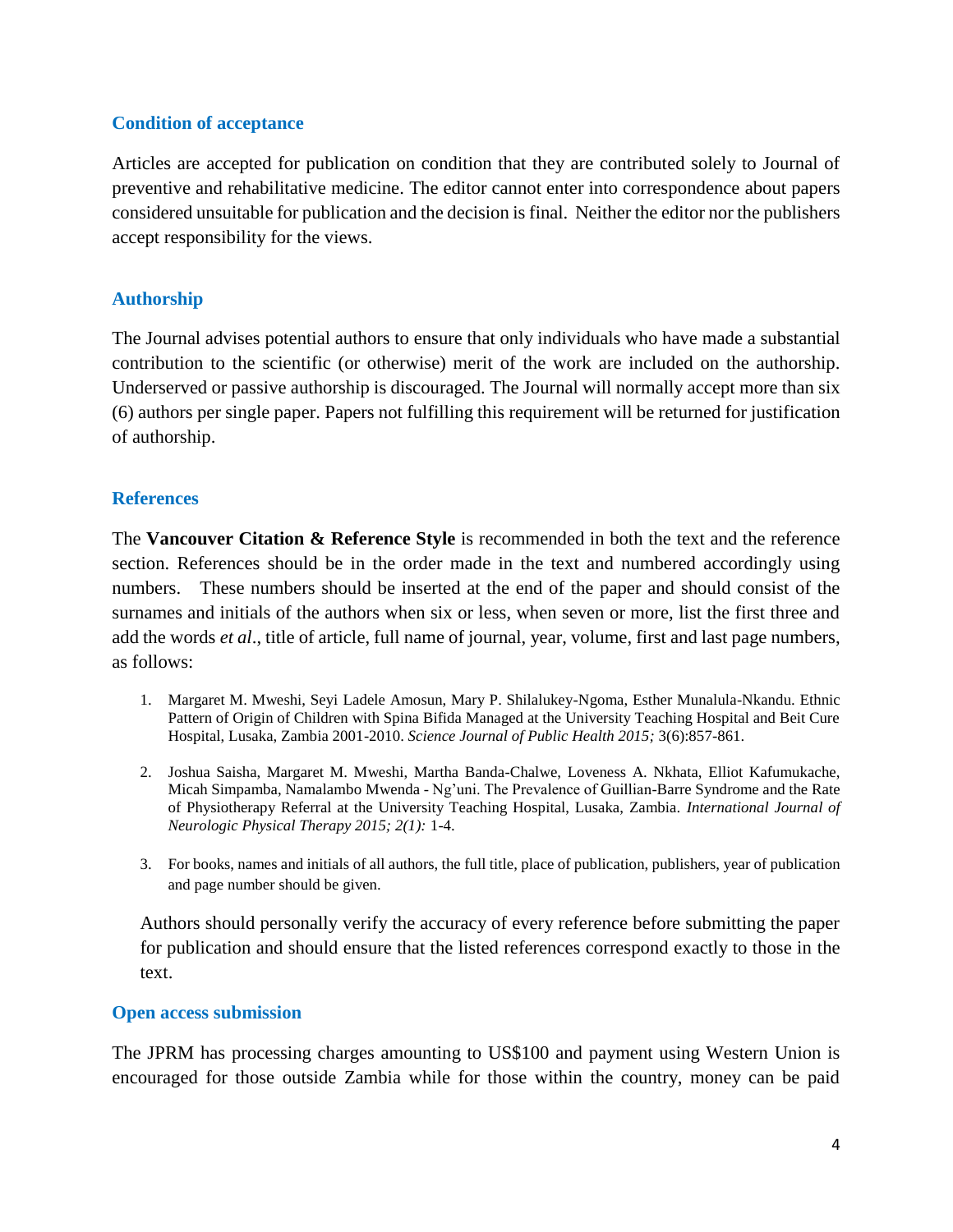directly to the Department of Physiotherapy at the Office of JPRM situated at Ridgeway Campus near the University Teaching Hospital.

Manuscripts can either be submitted through the journal's online system at <http://medicine.unza.zm/research/journal> or sent using the following email addresses jprmunza@gmail.com. The review process will not begin until authors have complied completely with the submission requirements. Compliance includes submission of separate documents in the following order:

- 1. *Cover* letter
- 2. *Title* page bearing title, all authors, initials, surnames, main degrees (up to two only) and the name and location of the institution where the work was done
- 3. *Abstract:* this should briefly outline the content of the paper under the following headlines: background, objectives, methodology, results, conclusions and recommendations. A total of **200-250 words** is recommended for the abstract. Six or seven key words are encouraged at the end of the abstract.
- *4. Introduction*
- *5. Methods*
- *6. Results*
- *7. Discussions*
- *8. Acknowledgment*
- *9. References*

Review articles and other contributions that may not easily comply with the above layouts should have appropriate subheadings instead. Tables and figures should be kept to a minimum. Tables must be comprehensible without reference to the text. Reference should not be cited in the tables. Authors should indicate at approximately what point in the text the tables should appear. Figures, graphs, drawings etc, should be on separate sheets, numbers and executed in black ink and given suitable legends. Illustrations and table should be kept separate from the text.

# **Revision**

When submitting your revised manuscript, at the request of the Editorial Board, please include a document, separate from your cover letter, itemizing your response to each of the suggested revisions and any other changes you have made. Use consecutive line numbering in the text and cite line numbers for each change. In addition, highlight each change in the revised manuscript. You will upload this document in the file upload step as the "Detailed Response to Reviewers." Please note that this file should be blinded and should not include author names or institutional letter head.

If revisions are not received within the time specified in the decision e-mail, the manuscript file will be closed. A revision received after a file has been closed will be handled as a new submission.